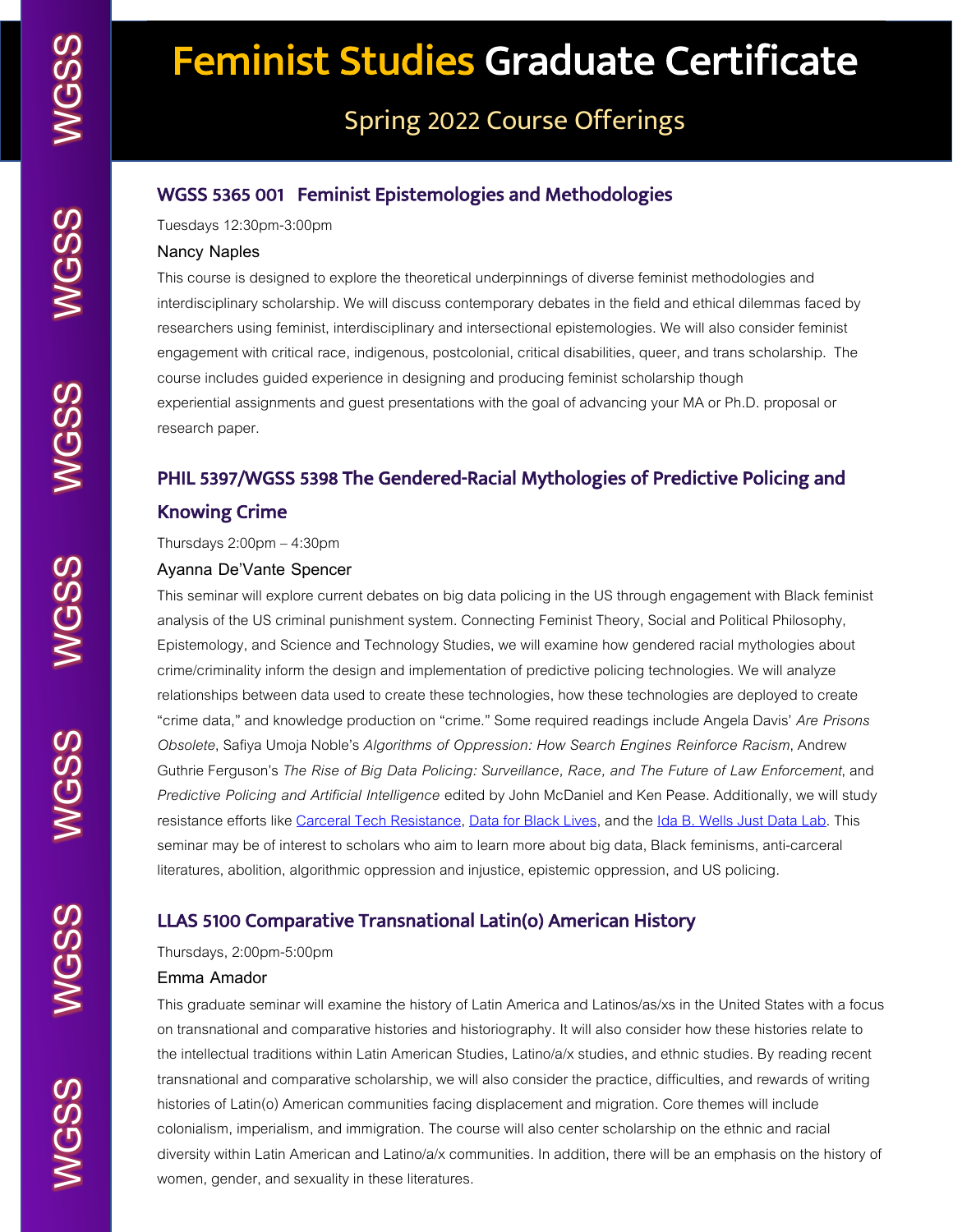# ENGL 6850 01 Seminar in American Studies: Keywords (Disability Studies)

Tuesdays, 4:00pm-6:30pm

#### **Brenda Brueggemann**

This is a course about "doing disability studies" in the arts and humanities. In order to maintain some focus we will center our reading and work on American texts (literature, film, popular culture artifacts) and the important (and sometimes also obscured) contexts, history, cultural, political, and rights movements that have shaped and grounded the field. Further, we will explore how the doing of disability studies is also deeply woven with the fabric of social justice and threads race, class/economics, gender, and sexuality through and through. Finally, although our focus will be "American," we will make many transnational and global connections.

# ENGL 6750-01 Seminar in Language and Literature: The British and Irish Gothic Novel and Its Contexts

#### Thursdays, 1:00pm-3:30pm

#### **Mary Burke**

This seminar will broadly consider Irish, British, and American Gothic writing from the eighteenth- to the twentyfirst century, with attention to the British and Irish particularities of the genre and to the novel and novella forms. Students will have the opportunity to utilize major theories and foci of interpretation, from queer theory, Marxism, feminism, gender, race, and psychoanalysis to postcolonial studies. Any call to "tradition" potentially elides questions of origin and naturalizes complex political, literary, and cultural relations between Ireland and Britain (Killeen). Nevertheless, it is difficult to create a literary history of the British Gothic without considering the impact of Anglo-Irish writers such as Maturin, Le Fanu, Stoker, Wilde, Yeats, and Bowen as well as a British writer born to an Irish father such as Bronte. Eagleton claims that politically tumultuous colonial Ireland did not possess the conditions required for realism, but are there other reasons why Ireland produced so many writers of Gothic? The question of the predominantly British readership of Irish Gothic its appetite for narratives of the counter-Enlightenment Celt (Anolik; Malchow) is pertinent. Writers used Gothic to probe issues specific to their own cultural and/or geographic "fringes" (Brontë) but we will resist notions of coherence. The colonial relationship between Ireland and Britain means that the course will be less of a literary history and more of an anti-tradition of discontinuities, fracture, gaps, silences and fragments (McCormack; Watt). One of the few coherent connections between most Irish Gothic writers is their origins in or links to the colonial order or "Anglo-Irish" cohort. Foster reads this "siege-mentality" Protestant Irish class as preoccupied with its own impending extermination (Bowen). As hybrid, conflicted figures, the Anglo-Irish were well positioned to nurture a literature that emphasizes "hesitancy over certainty, and which refuses to dissolve binaries such as living/dead, inside/outside, friend/enemy, desire/disgust" (Killeen). Thus, there is a *specifically* colonial context to Irish Gothic's use of the broader British tradition's deployment of the Catholic archaic as site of terror (Walpole; Lewis) and its emphasis on the return of the dispossessed Other. Nevertheless, the prevailing theorization of Anglo-Irish Gothic *does not account for* the other colonizer-settler cohort in Ireland, the Ulster-Scots, nor for the cultural productions of or about their descendants in America (the Scots-Irish) by important names in American Gothic such as Poe, James, and Faulkner. Thus, we will set earlier themes and texts into relief and broaden our lens on race and colonialism by pivoting to the Americas and the authors just listed, closing with a recent Gothic metafiction centered on a rapacious Anglo-Irish settler-colonial family in midcentury Mexico (Moreno-Garcia)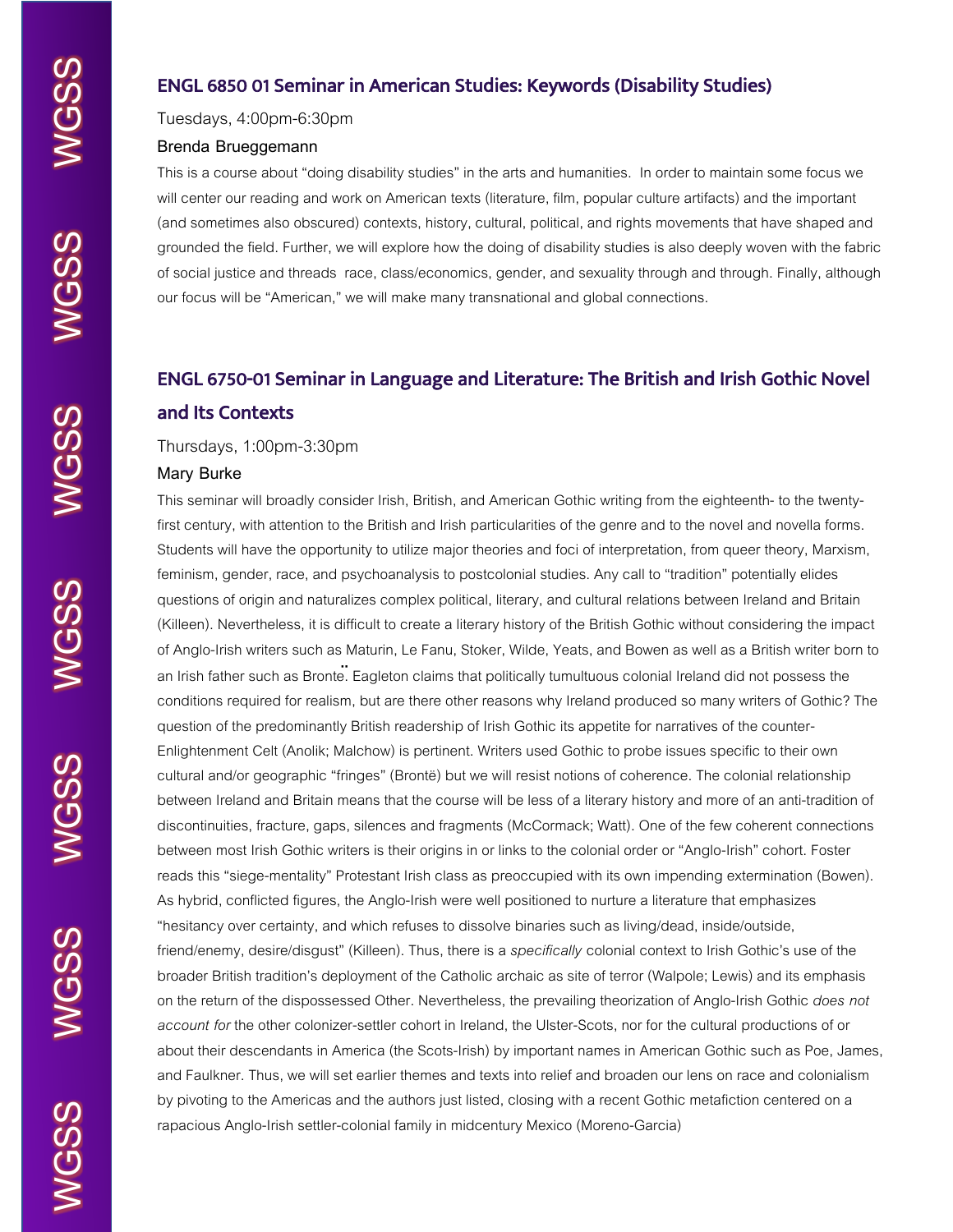WGSS WGSS

WGSS

# ENGL 5530-01 World Literature: Shipwrecked: Oceanic Trajectories of World Literature

Wednesdays, 9:30am-12:00pm

## **Bhakti Shringarpure**

"World literature" is an academic field that serves to complicate literature's long-standing relationship with nation, translation and circuits of global dissemination. At once a theory, a method and a particular set of texts, "world literature" gains impetus from decolonial and postcolonial histories, the Cold War and our rapidly transforming technological landscapes. This seminar will focus on literature's "world-making" potential by honing in on the ways in which writers and artists invest in, upon and across aquatic trajectories. When poet Dionne Brand writes that "the sea was its own country, its own sovereignty" she is referring to the all-consuming nature of the sea, its life-giving and life-taking force. Water is our anchor and islands, coastlines, shores, banks, archipelagoes, peninsulas, ships and pirogues become the site of life-worlds while we remain cognizant of the death-worlds of slavery and the mass graves that lie at the bottom of the sea. We will examine theoretical, affective and cultural formations such as the Black Mediterranean, Black Atlantic and the Black Aquatic and will work within the shadow of the fact that today, perilous migrations across the seas evoke the Middle Passage and reproduce precarity for Black and Brown lives. We will also engage with discourses of gender and sexuality through a focus on women writers and filmmakers as well as feminist and queer theory, and the ways in these contributions constitute the canon of world literature. Novels include *Claire of the Sea Light* by Edwidge Danticat, *Dragonfly Sea* by Yvonne Adhiambo Owuor, *Belly of the Atlantic* by Fatou Dioume, *Homegoing* by Yaa Gyasi, *A Door to the Map of No Return* by Dionne Brand, *Zong* by NourbeSe Philip, *Black Mamba Boy* by Nadifa Mohamed and poetry selections from Derek Walcott and Mahmoud Darwish. We will watch *Atlantics* by Mati Diop, *La Pirogue* by Moussa Toure, selected works by John Akomfrah, *Aleel/Seashell* by Abdulcadir Ahmed Said and *Salt of this Sea* by Annemarie Jacir. Selections from Paul Gilroy, Edouard Glissant, Saidiya Hartman, Christina Sharpe and Rinaldo Walcott will also be included. Students will make 3 presentations on a theoretical text and write a research paper of 20-25 pages.

# SPAN 6405 20<sup>th</sup> Century Spanish American Literature: Decolonial Theory and Practice

Wednesdays, 4:00pm-6:45pm

### **Katerina Gonzalez Seligmann**

This course examines contemporary works of decolonial theory and criticism alongside works of  $20<sup>th</sup>$  and 21<sup>st</sup> century Spanish American literature, especially from the Caribbean. The course approaches the "decolonial" paradigm as a body of work that is both future-oriented and historically rooted in resistance to empire and coloniality, including racial and gender hierarchies. Decolonial theory is not neutral, as it challenges many disciplinary paradigms, including the presumed innocence and neutrality of knowledge production. This course will investigate the possibilities and limits of decolonial theory and critique in relation to works of literature that challenge, rewrite, and dismantle colonial paradigms. Course discussions will focus on identifying, analyzing, and critiquing decolonial methods of investigation, fabulation, and creation. Readings may include works by: Soleida Ríos, Aida Cartagena Portalatín, Mara Pastor, Rita Indiana, Lydia Cabrera, Alejo Carpentier, Virgilio Piñera, Manuel de Rueda, Walter Mignolo, Maria Lugones, Audre Lorde, Aimé Césaire, Nelson Maldonado-Torres, Paget Henry, C. L. R. James, E. K. Brathwaite, Lorgia García-Peña, Frances Negrón-Muntaner, and Yomaira Figueroa-Vasquéz.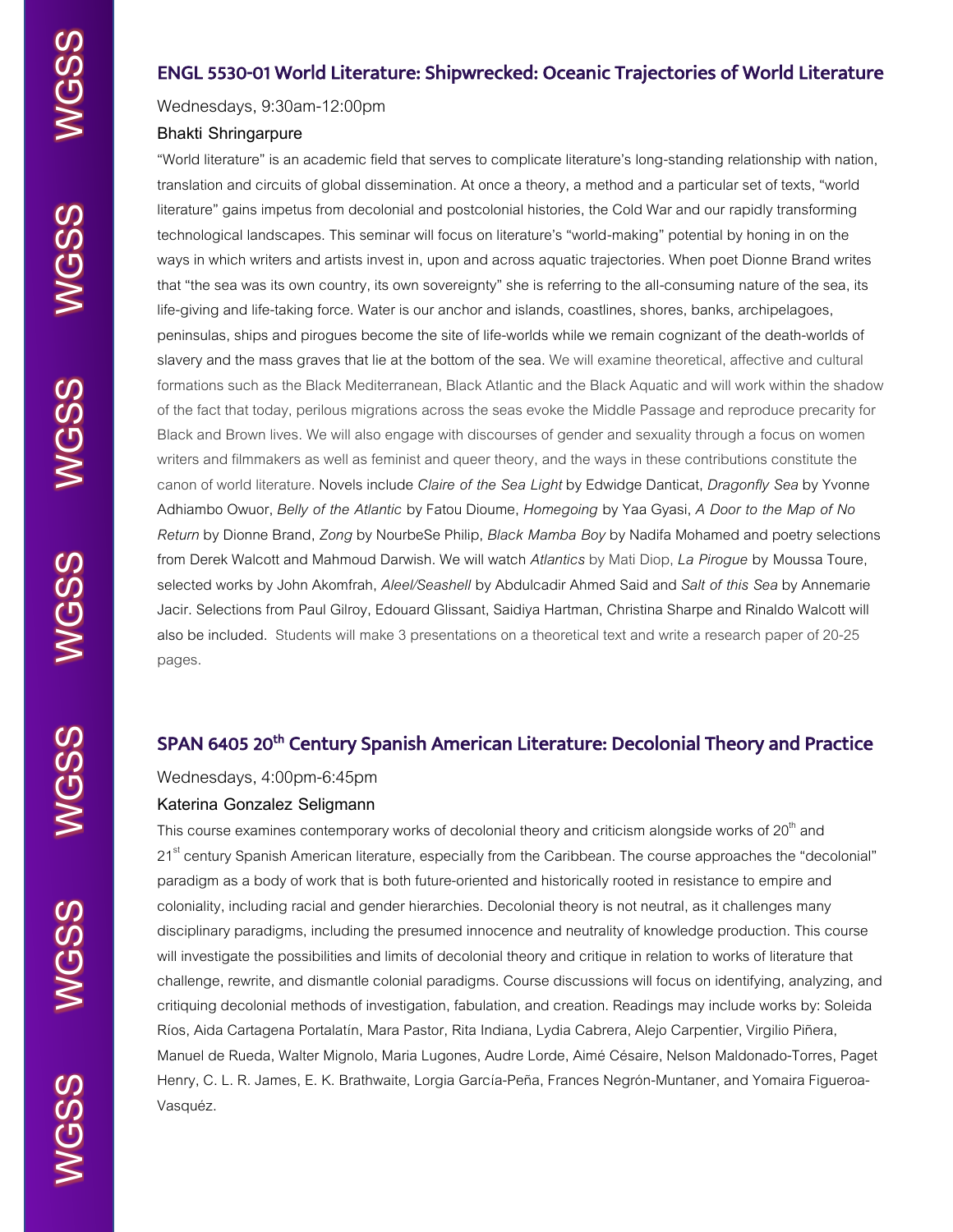# POLS 5409 01 American Race, Gender, and Ethnic Politics

Thursdays 1:30-4:00pm

#### **Evelyn Simien**

This course is an advance exploration of the study of race, gender, and ethnicity in the subfield of American politics. It is a comprehensive examination of the way scholars, primarily in American politics, have ignored, conceptualized, measured, modeled and sometimes fully engaged the concepts of race, gender, and ethnicity as well as their intersection across several domains of U.S. government. In this course special attention will be paid to the presidency and congress (leadership, representation), public policy (social welfare, criminal justice), social movements (civil rights, women's liberation), public opinion (racial divides, gender gaps), political participation (elections, voting), ideology and partisanship. We begin (and end) the course with an explicit focus on *both* the commonalities *and* differences between groups—African Americans, Latinos, Asian Americans, and women evidenced by the research. Along the way, we also focus on a range of theoretical perspectives, research designs—quantitative, qualitative, and mixed—as well as analytical approaches that are more inclusive (like intersectionality-type) and get beyond a strict Black-White paradigm. At the same time and, no less importantly, we consider the plurality of differences *within* groups. While the list of assigned readings does not exhaust the full range of possibilities, it does highlight some of the most vexing and controversial issues under empirical investigation by political scientists, including seminal works by scholars who have had a significant impact in a variety of ways from providing indispensable historical perspectives to contributing major theories (linked fate) and methods of analysis—for example, sampling and survey methods as well as experimental and quasiexperimental methods.

# POLS 5010-04 Critical War Studies

#### Wednesdays, 1:30pm-4:00pm

#### **Christine Sylvester**

This course considers distinctly critical approaches to the study of war. War has long been considered a core topic in the Political Science field of International Relations. Indeed, war was the *raison d'etre* for IR's emergence in the UK in 1917, where it was studied largely using historical, philosophical, and normative frameworks of inquiry. With the advent of the Cold War, the study of war shifted more to American IR, where the focus turned to the scientific investigation of war causes, war types, and strategies of security using mostly quantitative methodologies. In IR war is studied as sustained armed conflict engaging the militaries and paramilitaries of at least two sides. International war is its forte and the topic of the predecessor course to this one: Critical War Studies. In this extension of concern with studying war critically, the emphasis shifts from wars conducted internationally and overseas, to "wars" occurring in the domestic sphere of the USA and other industrialized states, or in the aftermaths of international wars. In effect, the course brings war home for analysis. To do so requires an interdisciplinary orientation that includes current IR concerns with violence and race, class, and gender issues internationally, as well as insights from critical military and police studies, postcolonial studies, criminology and sociology, philosophy, and history. The war studies II link between these fields is violence of the sort usually associated with war that is planned or exercised against groups or the state in the USA. In effect, this course brings war right to our doorsteps. Included among the topics explored here are: race, war and the white power movement, paramilitary/militarized America, militarized policing, gang violence, border violence, and postwar scars that fail to heal.